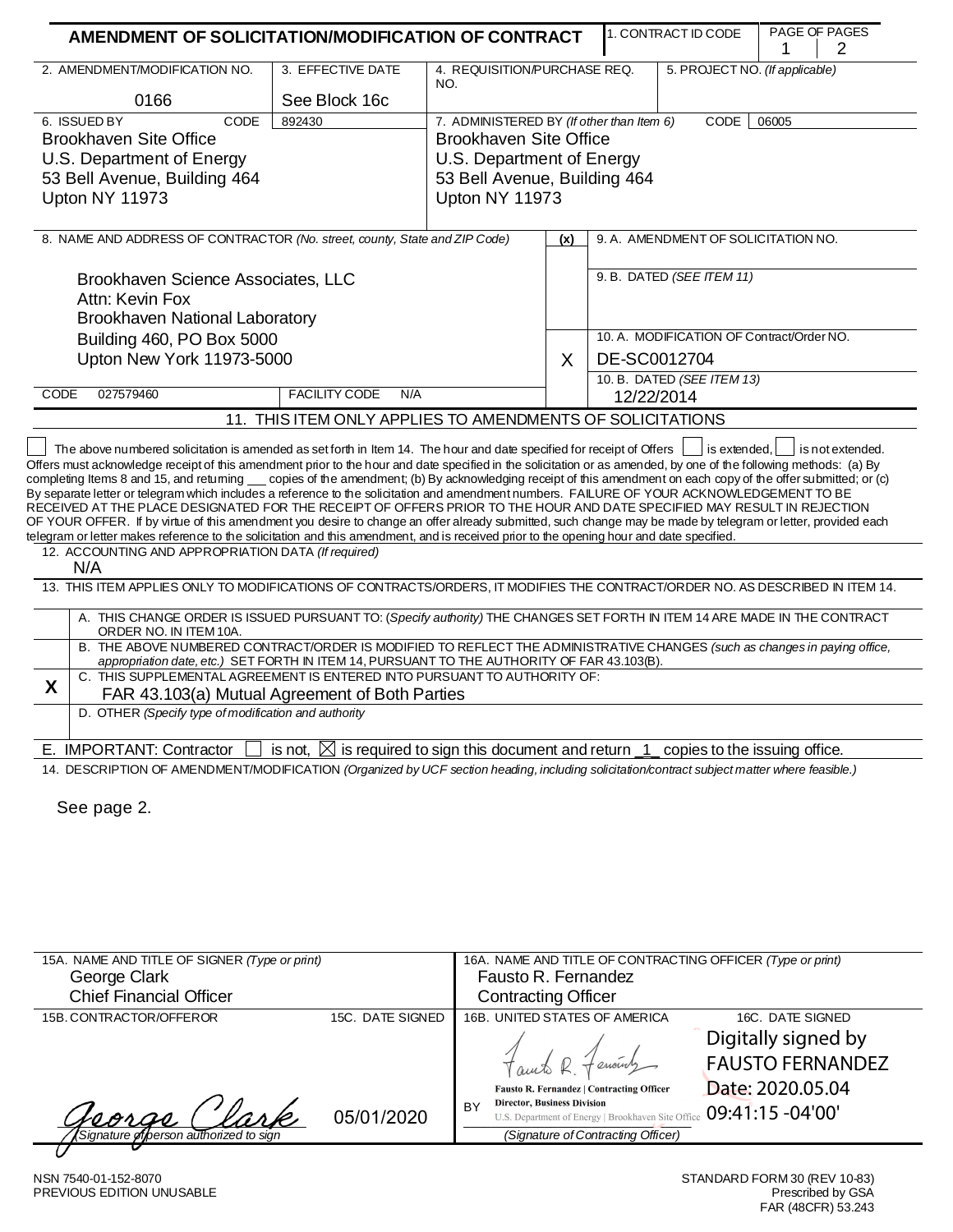### CONTRACT NO. DE-SC0012704 MODIFICATION NO. 0166

## **PAGE 2**

### **14. DESCRIPTION OF AMENDMENT/MODIFICATION** continued.

**A.** This modification is issued to update the following contract sections:

### **Contract Sections:**

- a. Part II, Section I Contract Clauses
- **B.** Table of Changes

# **PART II, SECTION I – CONTRACT CLAUSES**

| <b>Clause</b><br>No. | Title                                                                           | <b>Change &amp; Explanation</b>                                                                                                                                                                                                                                                                                |
|----------------------|---------------------------------------------------------------------------------|----------------------------------------------------------------------------------------------------------------------------------------------------------------------------------------------------------------------------------------------------------------------------------------------------------------|
| 1.139                | <b>Technology Transfer</b><br>Mission (Aug 2002) (SC<br>Alternate 1) (Apr 2018) | Change:<br>Update clause.                                                                                                                                                                                                                                                                                      |
|                      |                                                                                 | <b>Explanation:</b><br>This clause is updated to incorporate the HCA approved SC<br>alternates with the August 2019 version of the clause. The 2019<br>version includes the regulatory changes from 84 FR 44753 (Aug.<br>27, 2019) revising the clause date and the second sentence of<br>paragraph $(c)(1)$ . |

### **C. ALL OTHER TERMS AND CONDITIONS REMAIN UNCHANGED.**

## **END OF MODIFICATION**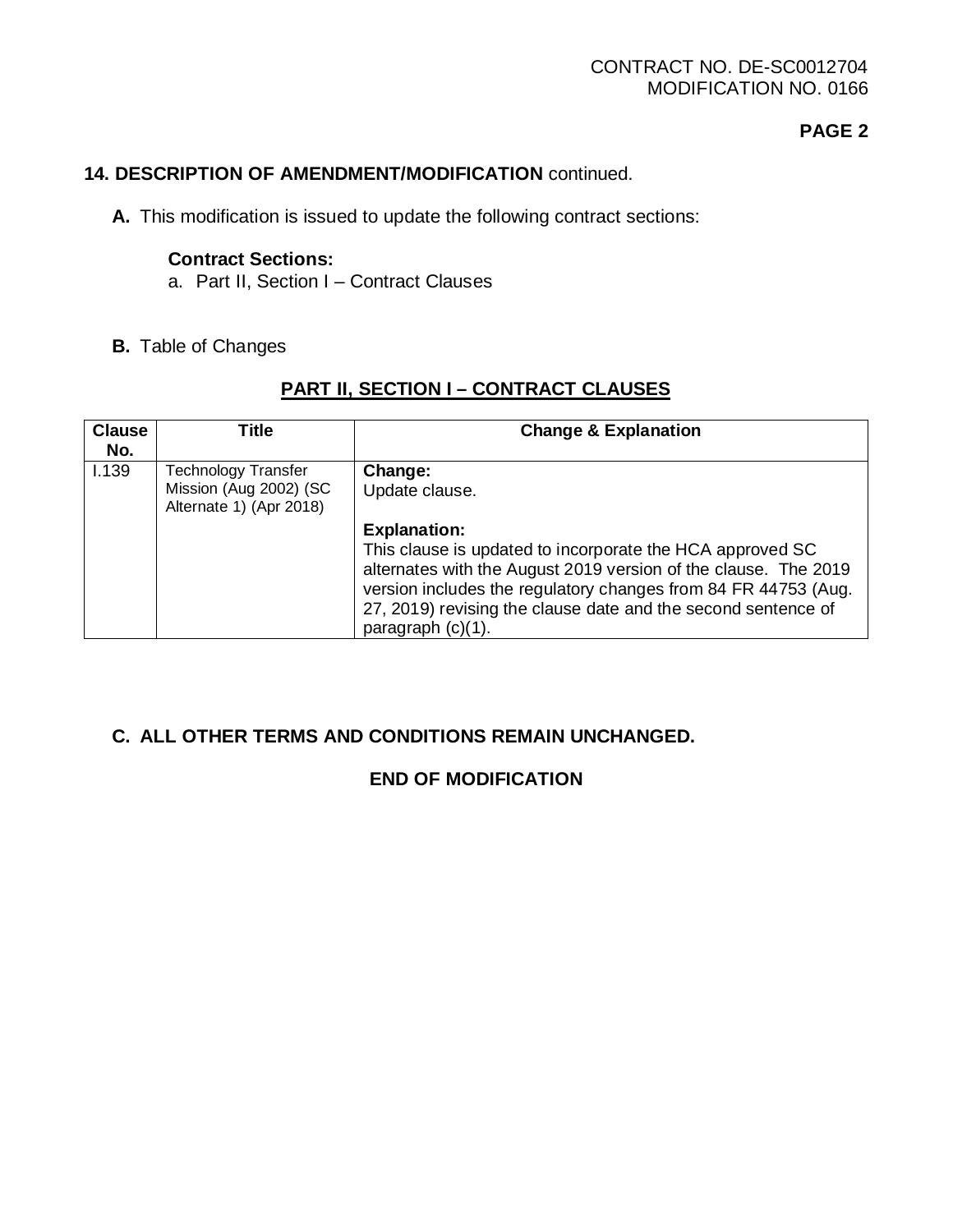### **CLAUSE I.139 - DEAR 970.5227-3 – Technology Transfer Mission (AUG 2019) (Alternate I) (SC Alternate) (APR 2018)**

This clause has as its purpose implementation of the National Competitiveness Technology Transfer Act of 1989 (Sections 3131, 3132, 3133, and 3157 of Pub. L. 101- 189 and as amended by Pub. L. 103-160, Sections 3134 and 3160). The Contractor shall conduct technology transfer activities with a purpose of providing benefit from Federal research to U.S. industrial competitiveness.

- (a) Authority.
	- (1) In order to ensure the full use of the results of research and development efforts of, and the capabilities of, the Laboratory, technology transfer, including Cooperative Research and Development Agreements (CRADAs), is established as a mission of the Laboratory consistent with the policy, principles and purposes of Sections  $11(a)(1)$  and  $12(a)$  of the Stevenson-Wydler Technology Innovation Act of 1980, as amended (15 U.S.C. 3710a); Section 3132(b) of Pub. L. 101-189, Sections 3134 and 3160 of Pub. L. 103-160, and of Chapter 38 of the Patent Laws (35 U.S.C. 200 et seq.); Section 152 of the Atomic Energy Act of 1954, as amended (42 U.S.C. 2182); Section 9 of the Federal Nonnuclear Energy Research and Development Act of 1974 (42 U.S.C. 5908); and Executive Order 12591 of April 10, 1987.
	- (2) In pursuing the technology transfer mission, the Contractor is authorized to conduct activities including but not limited to: identifying and protecting Intellectual Property made, created or acquired at or by the Laboratory; negotiating licensing agreements and assignments for Intellectual Property made, created or acquired at or by the Laboratory that the Contractor controls or owns; bailments; negotiating all aspects of and entering into CRADAs; providing technical consulting and personnel exchanges; conducting science education activities and reimbursable Strategic Partnership Projects (SPP); providing information exchanges; and making available laboratory user facilities. It is fully expected that the Contractor shall use all of the mechanisms available to it to accomplish this technology transfer mission, including, but not limited to, CRADAs, user facilities, SPP, science education activities, consulting, personnel exchanges, assignments, and licensing in accordance with this clause.
	- (3) Trademarks and service marks. The Contractor, with notification to DOE Patent Counsel, is authorized to protect goods/services resulting from work at the Laboratory through Trademark and Service Mark protection. DOE reserves the right to require the Contractor to cancel registration or cease the use of any such mark upon written notice. The Laboratory name, including nicknames, and associated logos are owned by the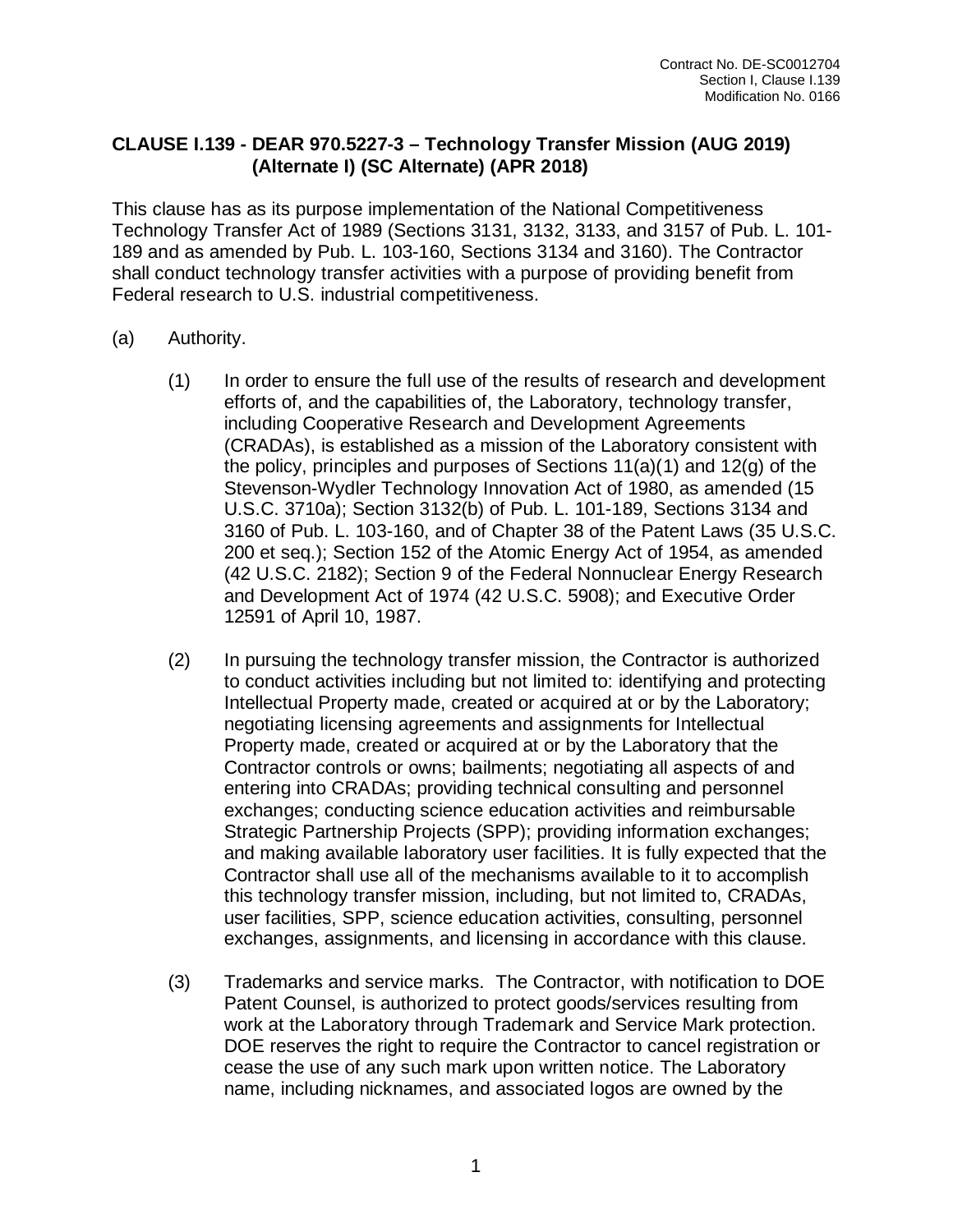Department of Energy and shall be protected by DOE Patent Counsel. In furtherance of the technology transfer mission, should the Contractor want to assert trademark or service mark protection for any word, phrase, symbol, design, or combination thereof that includes or is associated with the Laboratory name, the Contractor must first notify the DOE Patent Counsel. All marks resulting from work at the Laboratory that are not owned by DOE, whether registered with the United States Patent and Trademark Office or not, are subject to paragraph (i) (Transfer to Successor Contractor) of this clause, below, unless an exception is allowed by the DOE Patent Counsel.

- (b) Definitions.
	- (1) Contractor's Laboratory Director means the individual who has supervision over all or substantially all of the Contractor's operations at the Laboratory.
	- (2) Intellectual Property means patents, trademarks, copyrights, mask works, protected CRADA information, and other forms of comparable property rights protected by Federal Law and other foreign counterparts.
	- (3) Cooperative Research and Development Agreement (CRADA) means any agreement entered into between the Contractor as operator of the Laboratory, and one or more parties including at least one non-Federal party under which the Government, through its laboratory, provides personnel, services, facilities, equipment, intellectual property, or other resources with or without reimbursement (but not funds to non-Federal parties) and the non-Federal parties provide funds, personnel, services, facilities, equipment, intellectual property, or other resources toward the conduct of specified research or development efforts which are consistent with the missions of the Laboratory; except that such term does not include a procurement contract, grant, or cooperative agreement as those terms are used in sections 6303, 6304, and 6305 of Title 31 of the United States Code.
	- (4) Joint Work Statement (JWS) means a proposal for a CRADA prepared by the Contractor, signed by the Contractor's Laboratory Director or designee which describes the following:
		- (i) Purpose;
		- (ii) Scope of Work which delineates the rights and responsibilities of the Government, the Contractor and Third Parties, one of which must be a non-Federal party;
		- (iii) Schedule for the work; and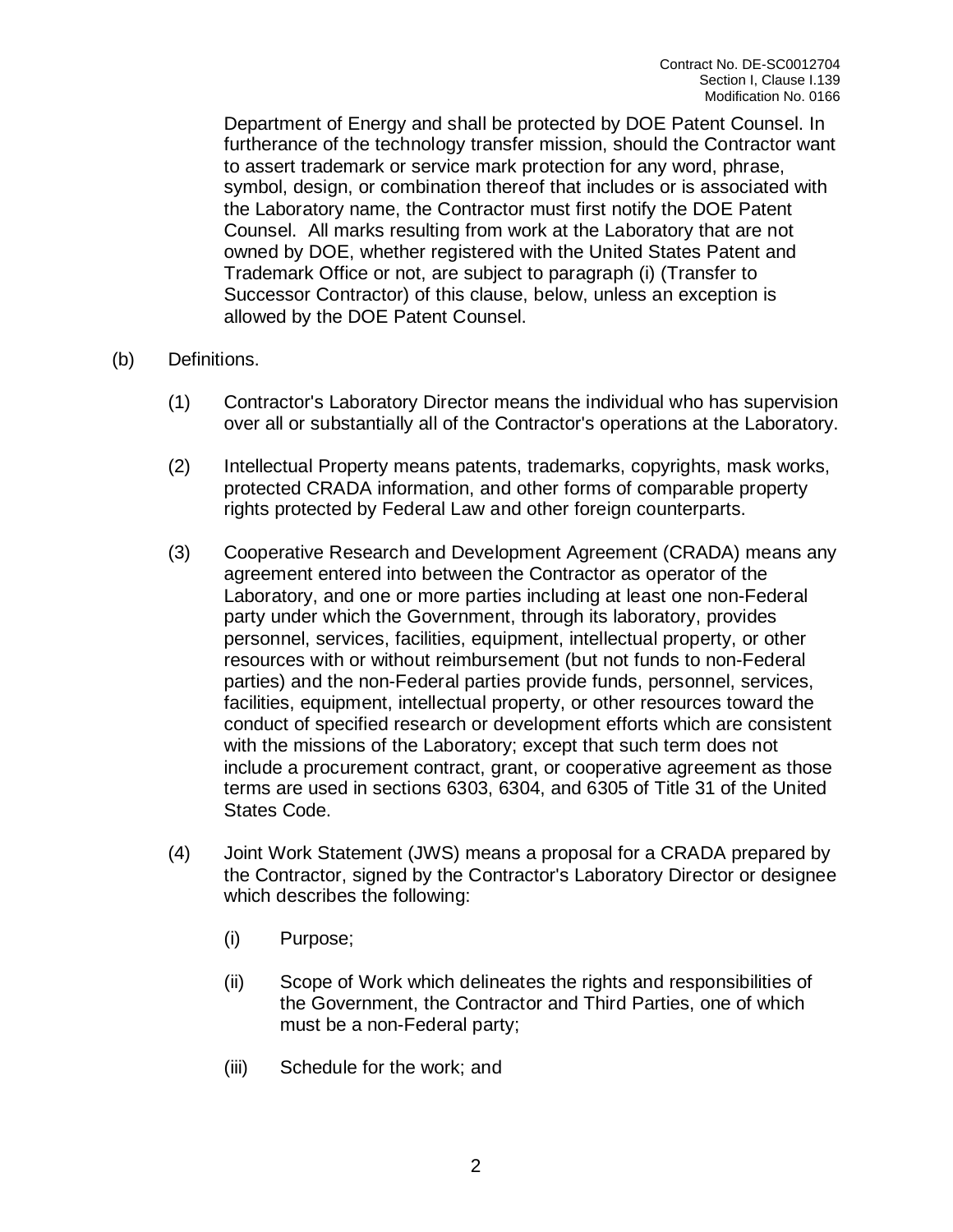- (iv) Cost and resource contributions of the parties associated with the work and the schedule.
- (5) Assignment means any agreement by which the Contractor transfers ownership of Laboratory Intellectual Property, subject to the Government's retained rights.
- (6) Laboratory Biological Materials means biological materials capable of replication or reproduction, such as plasmids, deoxyribonucleic acid molecules, ribonucleic acid molecules, living organisms of any sort and their progeny, including viruses, prokaryote and eukaryote cell lines, transgenic plants and animals, and any derivatives or modifications thereof or products produced through their use or associated biological products, made under this contract by Laboratory employees or through the use of Laboratory research facilities.
- (7) Laboratory Tangible Research Product means tangible material results of research which (i) are provided to permit replication, reproduction, evaluation or confirmation of the research effort, or to evaluate its potential commercial utility; (ii) are not materials generally commercially available; and (iii) were made under this contract by Laboratory employees or through the use of Laboratory research facilities.
- (8) Bailment means any agreement in which the Contractor permits the commercial or non-commercial transfer of custody, access or use of Laboratory Biological Materials or Laboratory Tangible Research Product for a specified purpose of technology transfer or research and development, including without limitation evaluation, and without transferring ownership to the bailee.
- (9) Department of Energy (DOE), as used in this clause, includes the National Nuclear Security Administration (NNSA), unless otherwise identified or indicated.
- (10) Patent Counsel means the DOE or NNSA Patent counsel assisting the contracting activity. The Patent Counsel is the first and primary point of contact for activities described in this clause.
- (11) Privately funded technology transfer means the prosecuting, maintaining, licensing, and marketing of inventions which are not owned by the Government (and not related to CRADAs) when such activities are conducted entirely without the use of Government funds.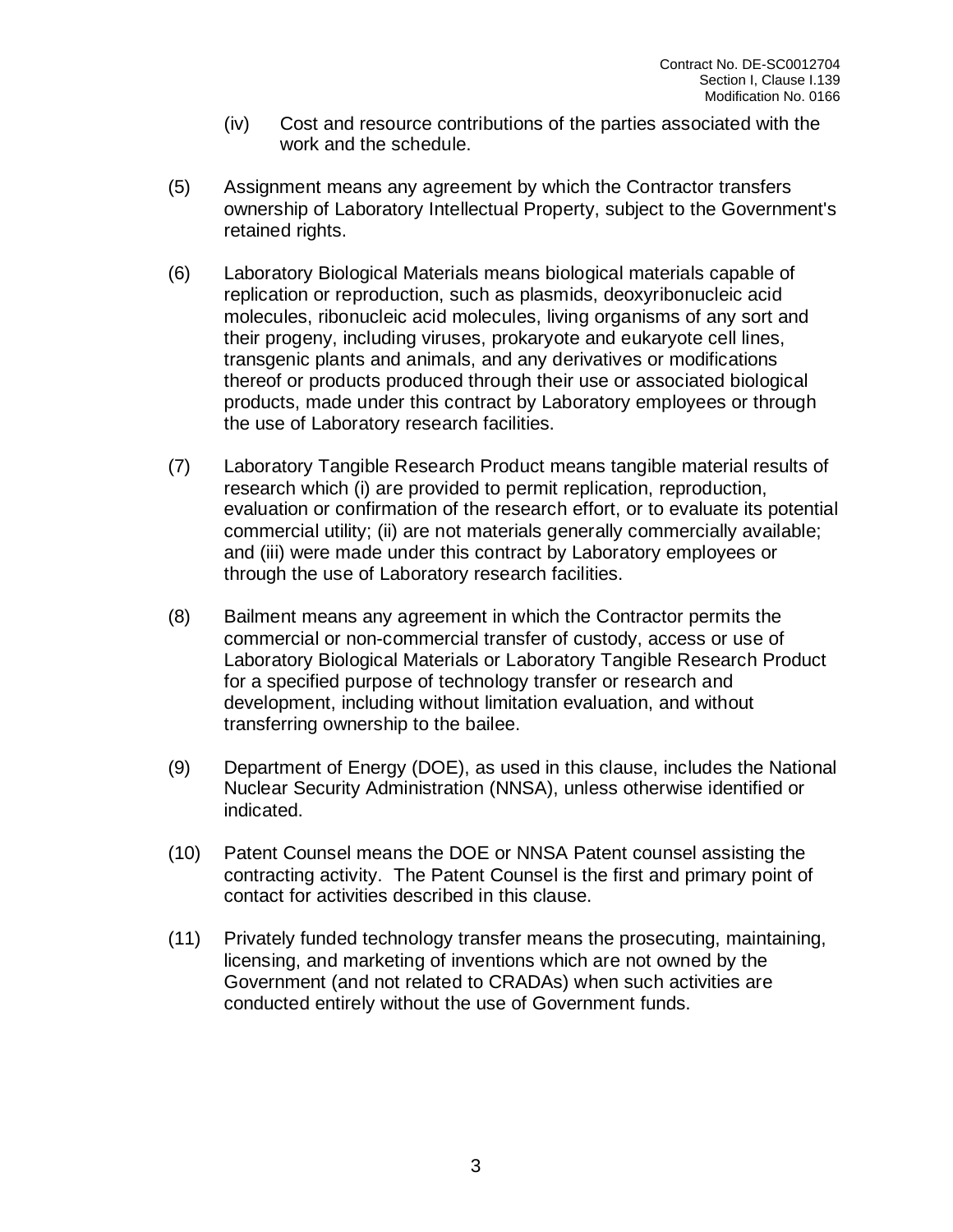## (c) Allowable Costs.

- (1) The Contractor shall establish and carry out its technology transfer efforts through appropriate organizational elements consistent with the requirements for an Office of Research and Technology Applications (ORTA) pursuant to paragraphs (b) and (c) of Section 11 of the Stevenson-Wydler Technology Innovation Act of 1980, as amended (15 U.S.C. 3710). The costs associated with the conduct of technology transfer through the ORTA including activities associated with obtaining, maintaining, licensing, and assigning Intellectual Property rights, increasing the potential for the transfer of technology, widespread notice of technology transfer opportunities, and early stage and precommercial technology demonstration to remove barriers that limit private sector interest and demonstrate potential commercial applications of any research and technologies arising from Laboratory activities, shall be deemed allowable provided that such costs meet the other requirements of the allowable costs provisions of this Contract.
- (2) The Contractor's participation in litigation to enforce or defend Intellectual Property claims incurred in its technology transfer efforts shall be as provided in the clause entitled "Insurance - Litigation and Claims" of this contract.
- (d) Conflicts of Interest Technology Transfer. The Contractor shall have implementing procedures that seek to avoid employee and organizational conflicts of interest, or the appearance of conflicts of interest, in the conduct of its technology transfer activities. These procedures shall apply to other persons participating in Laboratory research or related technology transfer activities. Such implementing procedures shall be provided to the contracting officer for review and approval within sixty (60) days after execution of this contract. The contracting officer shall have thirty (30) days thereafter to approve or require specific changes to such procedures. Such implementing procedures shall include procedures to:
	- (1) Require employees with a substantial role in negotiation, approval and performance of the CRADA in paragraph (n) to conform with standards of conduct and integrity in connection with the CRADA activity in accordance with the provisions of paragraph (n)(5) of this clause;
	- (2) Review and approve employee activities so as to avoid conflicts of interest arising from commercial utilization activities relating to Contractordeveloped Intellectual Property;
	- (3) Conduct work performed using royalties so as to avoid interference with or adverse effects on ongoing DOE projects and programs;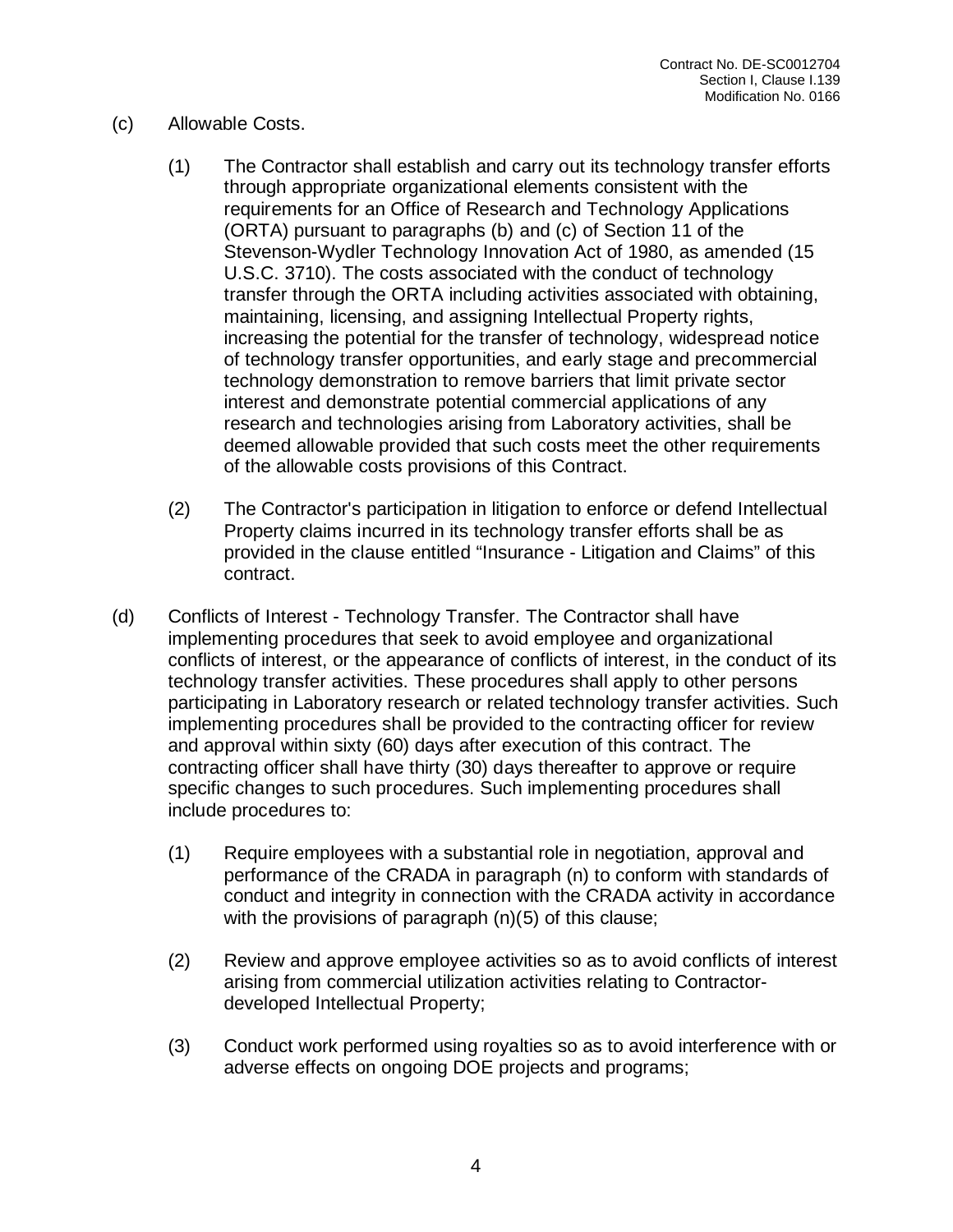- (4) Conduct activities relating to commercial utilization of Contractordeveloped Intellectual Property so as to avoid interference with or adverse effects on user facility or SPP activities of the Contractor;
- (5) Conduct DOE-funded projects and programs so as to avoid the appearance of conflicts of interest or actual conflicts of interest with non-Government funded work;
- (6) Notify the contracting officer with respect to any new work to be performed or proposed to be performed under the Contract for DOE or other Federal agencies where the new work or proposal involves Intellectual Property in which the Contractor has obtained or intends to request or elect title;
- (7) Except as provided elsewhere in this Contract, obtain the approval of the contracting officer for any licensing of or assignment of title to Intellectual Property rights by the Contractor to any business or corporate affiliate of the Contractor;
- (8) Obtain the approval of the contracting officer prior to any assignment, exclusive licensing, or option for exclusive licensing, of Intellectual Property to any individual who has been a Laboratory employee within the previous two years or to the company in which the individual is a principal; and
- (9) Notify non-Federal sponsors of SPP activities, of any relevant Intellectual Property interest of the Contractor prior to execution of SPPs.
- (10) Notify the Contracting Officer and the funding party or program prior to evaluating a proposal by a third party or a DOE program, when the subject matter of the proposal involves an elected or waived subject invention under this contract or one in which the Contractor intends to elect to retain title under this contract.
- (e) Fairness of Opportunity. In conducting its technology transfer activities, the Contractor shall prepare procedures and take all reasonable measures to ensure widespread notice of availability of technologies suited for transfer and opportunities for exclusive licensing and joint research arrangements. The requirement to widely disseminate the availability of technology transfer opportunities does not apply to a specific application originated outside of the Laboratory and by entities other than the Contractor.
- (f) U.S. Industrial Competitiveness for licensing and assignments of intellectual property.
	- (1) In the interest of enhancing U.S. Industrial Competitiveness, the Contractor shall, in its licensing and assignments of Intellectual Property,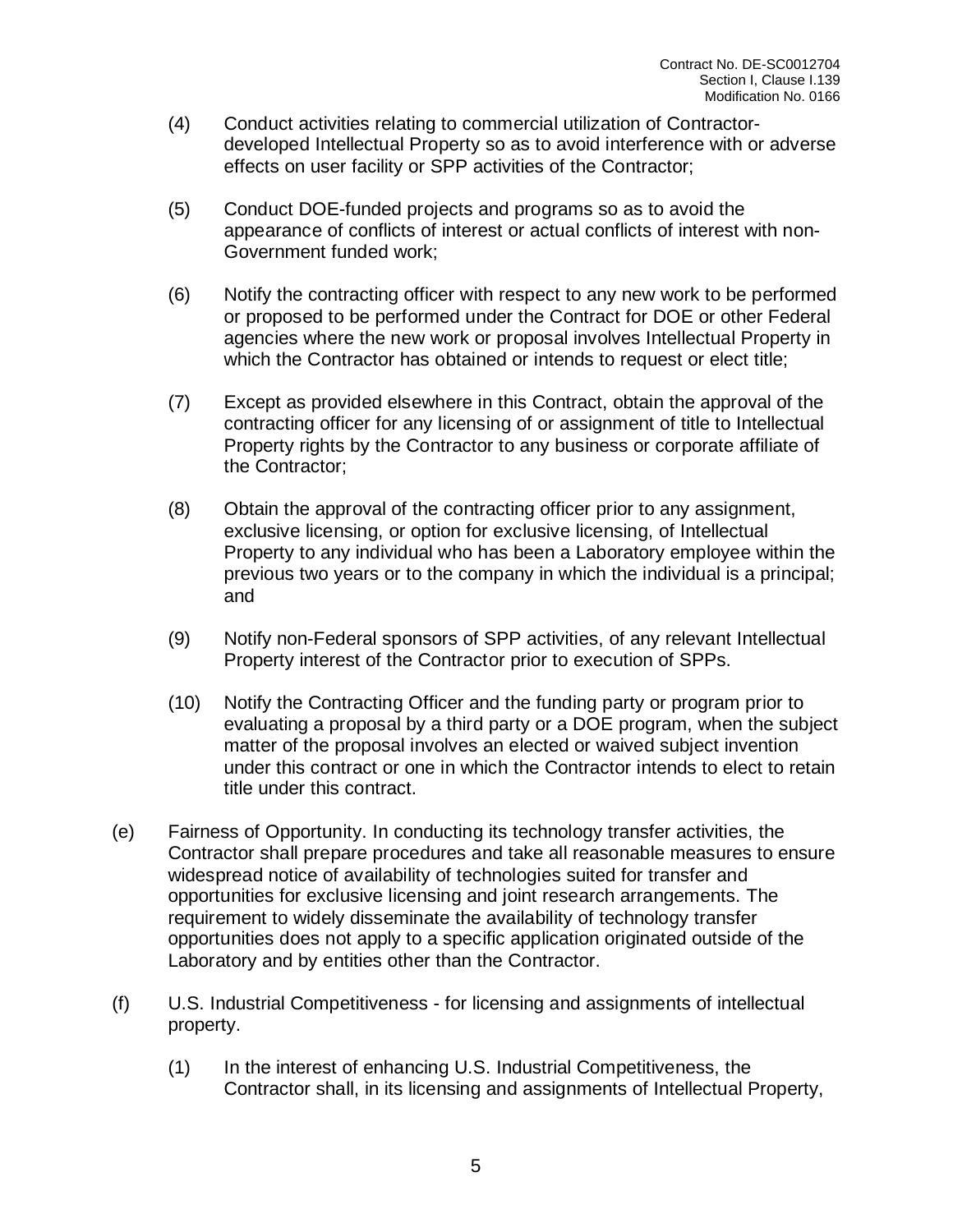give preference in such a manner as to enhance the accrual of economic and technological benefits to the U.S. domestic economy. The Contractor shall consider the following factors in all of its licensing and assignment decisions involving Laboratory intellectual property where the Laboratory obtains rights during the course of the Contractor's operation of the Laboratory under this contract:

- (i) whether any resulting design and development will be performed in the United States and whether resulting products, embodying parts, including components thereof, will be substantially manufactured in the United States; or
- (ii) (A) whether the proposed licensee or assignee has a business unit located in the United States and whether significant economic and technical benefits will flow to the United States as a result of the license or assignment agreement; and
	- (B) in licensing any entity subject to the control of a foreign company or government, whether such foreign government permits United States agencies, organizations or other persons to enter into cooperative research and development agreements and licensing agreements, and has policies to protect United States Intellectual Property rights; and
	- (C) If the proposed licensee, assignee, or parent of either type of entity is subject to the control of a foreign company or government, the Contractor, with the assistance of the Contracting Officer, in considering the factors set forth in paragraph (f)(1)(ii)(B) of this clause, may rely upon the following information—
		- (1) U.S. Trade Representative inventory of Foreign Trade Barriers;
		- (2) U.S. Trade Representative Special 301 Report; and
		- (3) Such other relevant information available to the Contracting Officer; and
	- (D) The Contractor shall review the U.S. Trade Representative Web site at: http://www.ustr.gov for the most current versions of these reports and other relevant information. The Contractor is encouraged to utilize other available resources, as necessary, to allow for a complete and informed decision.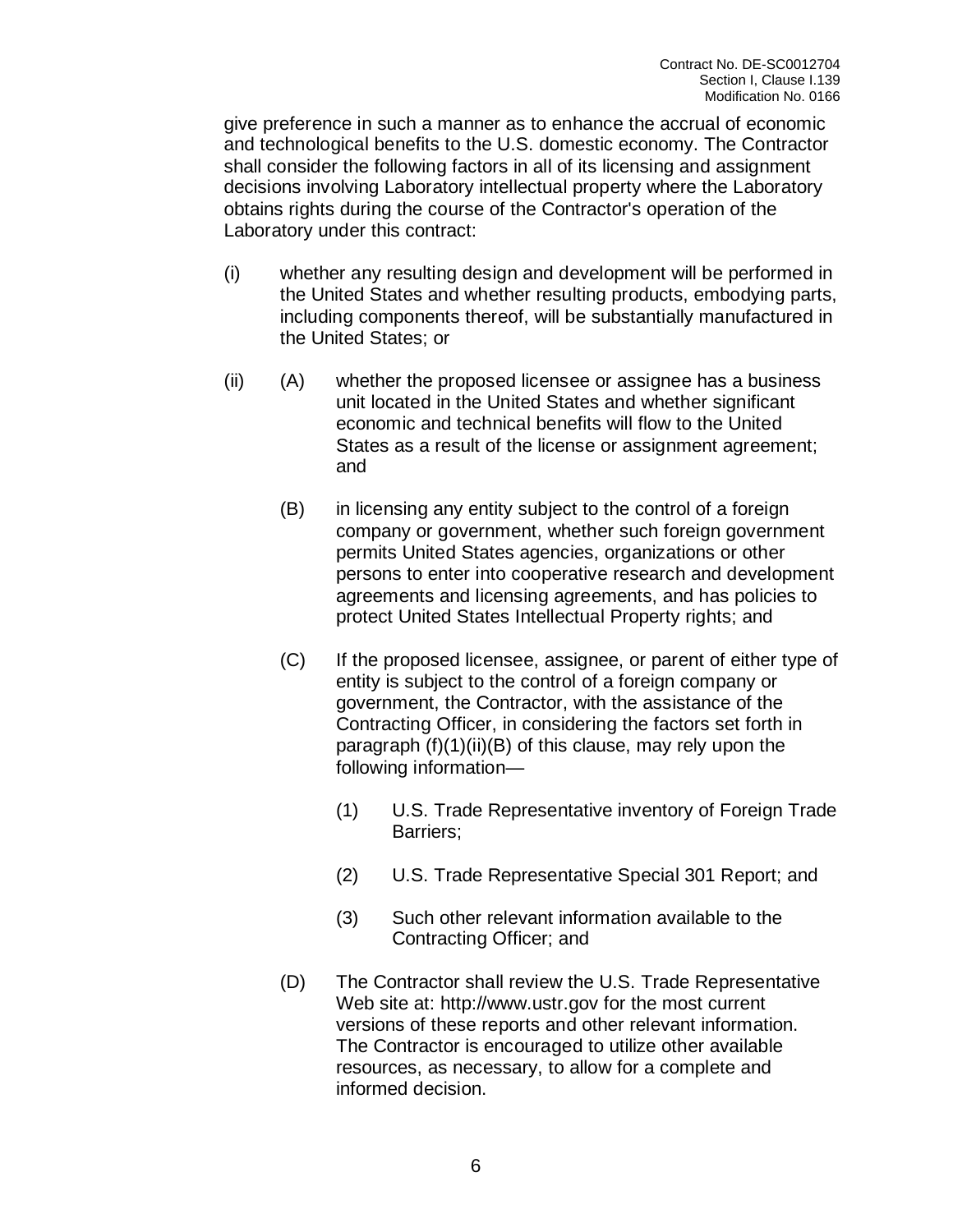- (2) If the Contractor determines that neither of the conditions in paragraphs (f)(1)(i) or (ii) of this clause are likely to be fulfilled, the Contractor, prior to entering into such an agreement, must obtain the approval of the contracting officer. The contracting officer shall act on any such requests for approval within thirty (30) days.
- (3) The Contractor agrees to be bound by the provisions of 35 U.S.C. 204 (Preference for United States industry).
- (g) Indemnity Product Liability. In entering into written technology transfer agreements, including but not limited to, research and development agreements, licenses, assignments and CRADAs, the Contractor agrees to include in such agreements a requirement that the U.S. Government and the Contractor, except for any negligent acts or omissions of the Contractor, be indemnified for all damages, costs, and expenses, including attorneys' fees, arising from personal injury or property damage occurring as a result of the making, using or selling of a product, process or service by or on behalf of the Participant, its assignees or licensees which was derived from the work performed under the agreement. Except for CRADA and SPP where the guidance is already provided elsewhere, the Contractor shall identify and obtain the approval of the contracting officer for any proposed exceptions to this requirement such as where State or local law expressly prohibit the Participant from providing indemnification or where the research results will be placed in the public domain.
- (h) Disposition of Income.
	- (1) Royalties or other income earned or retained by the Contractor as a result of performance of authorized technology transfer activities herein shall be used by the Contractor for scientific research, development, technology transfer, and education at the Laboratory, consistent with the research and development mission and objectives of the Laboratory and subject to Section 12(b)(5) of the Stevenson-Wydler Technology Innovation Act of 1980, as amended (15 U.S.C. 3710a(b)(5)) and Chapter 38 of the Patent Laws (35 U.S.C. 200 et seq.) as amended through the effective date of this contract award or modification. If the net amounts of such royalties and income received from patent licensing after payment of patenting costs, licensing costs, payments to inventors and other expenses incidental to the administration of Subject Inventions during any fiscal year exceed 5 percent of the Laboratory's budget for that fiscal year, 15 percent of such excess amounts shall be paid to the Treasury of the United States, and the remaining amount of such excess shall be used by the Contractor for the purposes as described above in this paragraph. Any inventions arising out of such scientific research and development activities shall be deemed to be Subject Inventions under the Contract.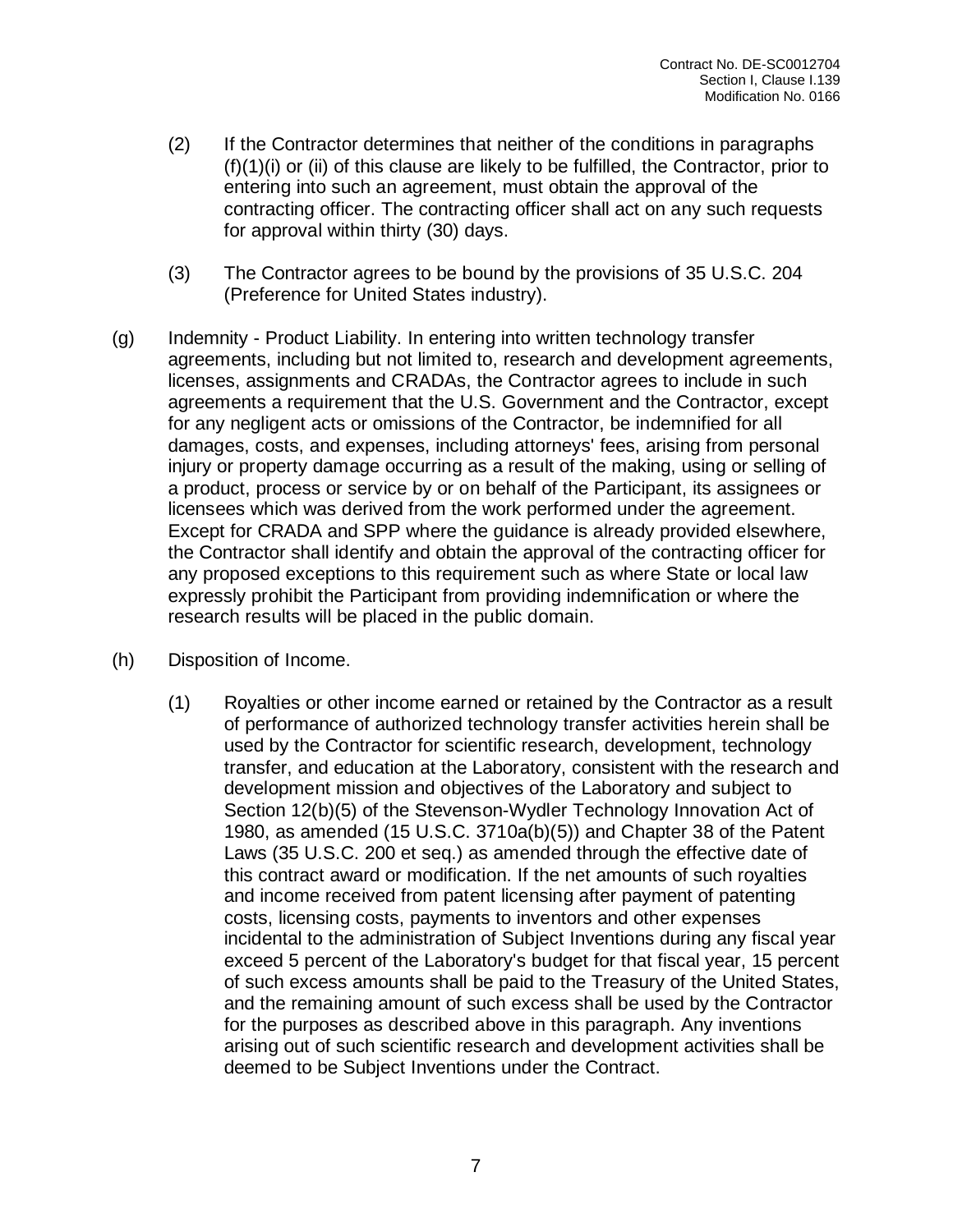- (2) The Contractor shall include as a part of its annual Laboratory Institutional Plan or other such annual document a plan setting out those uses to which royalties and other income received as a result of performance of authorized technology transfer activities herein will be applied at the Laboratory, and at the end of the year, provide a separate accounting for how the funds were actually used. Under no circumstances shall these royalties and income be used for an illegal augmentation of funds furnished by the U.S. Government.
- (3) The Contractor shall establish subject to the approval of the contracting officer a policy for making awards or sharing of royalties with Contractor employees, other coinventors and coauthors, including Federal employee coinventors when deemed appropriate by the contracting officer. The Contractor shall notify the Contracting Officer of any changes to that policy, and such changes, shall be subject to the approval of the Contracting Officer.
- (i) Transfer to Successor Contractor. In the event of termination or upon the expiration of this Contract, any unexpended balance of income received for use at the Laboratory shall be transferred, at the contracting officer's request, to a successor contractor, or in the absence of a successor contractor, to such other entity as designated by the contracting officer. The Contractor shall transfer title, as one or several packages if necessary, to the extent the Contractor retains title, in all patents and patent applications, licenses, accounts containing royalty revenues from such license agreements, including equity positions in third party entities, and other Intellectual Property rights which arose at the Laboratory, to the successor contractor or to the Government as directed by the contracting officer.
- (j) Technology Transfer Affecting the National Security.
	- (1) The Contractor shall notify and obtain the approval of the contracting officer, prior to entering into any technology transfer arrangement, when such technology or any part of such technology is classified by statute or executive order or controlled under Section 148 of the Atomic Energy Act (42 U.S.C. 2168), as amended, or is subject to export control for nonproliferation and other nuclear-related national security purposes. Such notification shall include sufficient information to enable DOE to determine the extent that commercialization of such technology would enhance or diminish security interests of the United States, or diminish communications within DOE's nuclear weapon production complex. DOE shall use its best efforts to complete its determination within sixty (60) days of the Contractor's notification, and provision of any supporting information, and DOE shall promptly notify the Contractor as to whether the technology is transferable.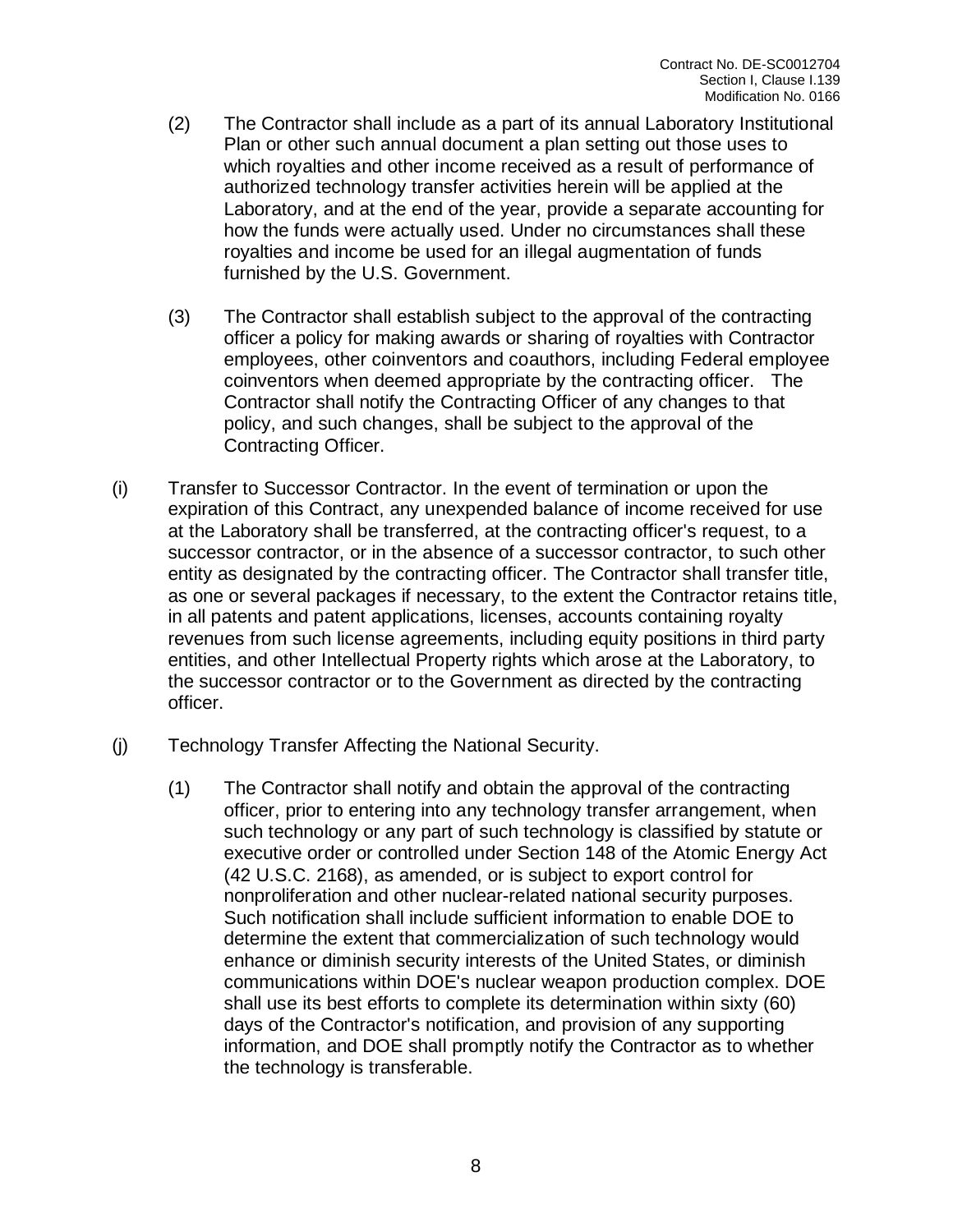- (2) The Contractor shall include in all of its technology transfer agreements with third parties, including, but not limited to, CRADAs, licensing agreements and assignments, notice to such third parties that the export of goods and/or Technical Data from the United States may require some form of export control license or other authority from the U.S. Government and that failure to obtain such export control license may result in criminal liability under U.S. laws.
- (3) For other than fundamental research as defined in National Security Decision Directive 189, the Contractor is responsible to conduct internal export control reviews and assure that technology is transferred in accordance with applicable law.
- (k) Records. The Contractor shall maintain records of its technology transfer activities in a manner and to the extent satisfactory to the DOE and specifically including, but not limited to, the licensing agreements, assignments and the records required to implement the requirements of paragraphs (e), (f), and (h) of this clause and shall provide reports to the contracting officer to enable DOE to maintain the reporting requirements of Section 12(c)(6) of the Stevenson-Wydler Technology Innovation Act of 1980, as amended (15 U.S.C. 3710a(c)(6)). Such reports shall be made annually in a format to be agreed upon between the Contractor and DOE and in such a format which will serve to adequately inform DOE of the Contractor's technology transfer activities while protecting any data not subject to disclosure under the Rights in Technical Data clause and paragraph (n) of this clause. Such records shall be made available in accordance with the clauses of this Contract pertaining to inspection, audit and examination of records.
- (l) Reports to Congress. To facilitate DOE's reporting to Congress, the Contractor is required to submit annually to DOE a technology transfer plan for conducting its technology transfer function for the upcoming year, including plans for securing Intellectual Property rights in Laboratory innovations with commercial promise and plans for managing such innovations so as to benefit the competitiveness of United States industry. This plan may be included in the Annual Laboratory Plan and provided to the contracting officer on or before October 1st of each year.
- (m) Oversight and Appraisal. The Contractor is responsible for developing and implementing effective internal controls for all technology transfer activities consistent with the audit and record requirements of this Contract. Laboratory Contractor performance in implementing the technology transfer mission and the effectiveness of the Contractor's procedures will be evaluated by the contracting officer as part of the annual appraisal process, with input from the cognizant Secretarial Officer or program office.
- (n) Technology Transfer Through Cooperative Research and Development Agreements. Upon approval of the contracting officer and as provided in a DOE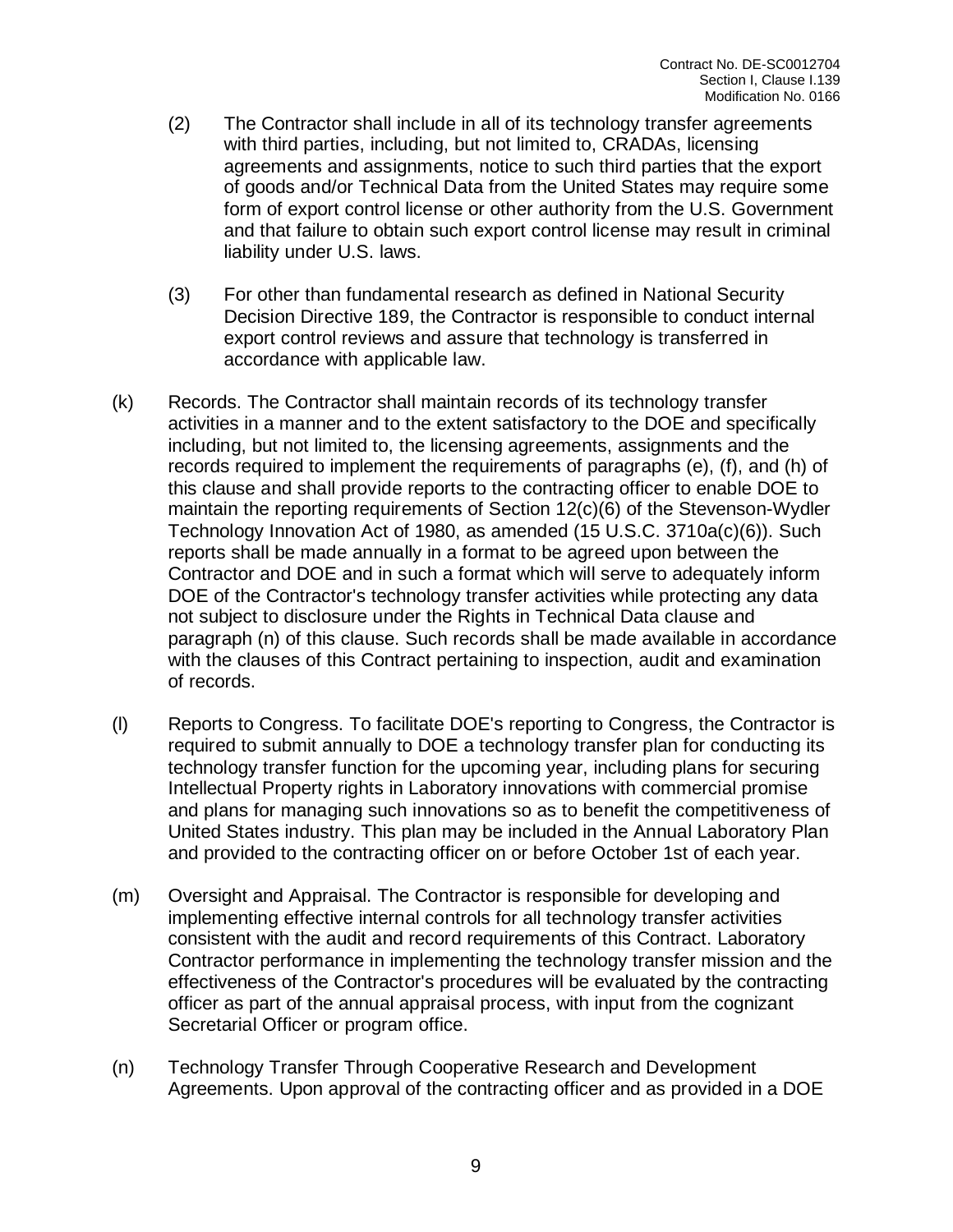approved Joint Work Statement (JWS), the Laboratory Director, or designee, may enter into CRADAs on behalf of the DOE subject to the requirements set forth in this paragraph.

- (1) Review and Approval of CRADAs.
	- (i) Except as otherwise directed in writing by the contracting officer, each JWS shall be submitted to the contracting officer for approval. The Contractor's Laboratory Director or designee shall provide a program mission impact statement and shall include an impact statement regarding related Intellectual Property rights known by the Contractor to be owned by the Government to assist the contracting officer in the approval determination.
	- (ii) The Contractor shall also include (specific to the proposed CRADA), a statement of compliance with the Fairness of Opportunity requirements of paragraph (e) of this clause.
	- (iii) Within thirty (30) days after submission of a JWS or proposed CRADA, the contracting officer shall approve, disapprove or request modification to the JWS or CRADA. The contracting officer shall provide a written explanation to the Contractor's Laboratory Director or designee of any disapproval or requirement for modification of a JWS or proposed CRADA.
	- (iv) Except as otherwise directed in writing by the contracting officer, the Contractor shall not enter into, or begin work under, a CRADA until approval of the CRADA has been granted by the contracting officer. The Contractor may submit its proposed CRADA to the contracting officer at the time of submitting its proposed JWS or any time thereafter.
- (2) Selection of Participants. The Contractor's Laboratory Director or designee in deciding what CRADA to enter into shall:
	- (i) Give special consideration to small business firms, and consortia involving small business firms;
	- (ii) Give preference to business units located in the United States which agree that products or processes embodying Intellectual Property will be substantially manufactured or practiced in the United States and, in the case of any industrial organization or other person subject to the control of a foreign company or government, take into consideration whether or not such foreign government permits United States agencies, organizations, or other persons to enter into cooperative research and development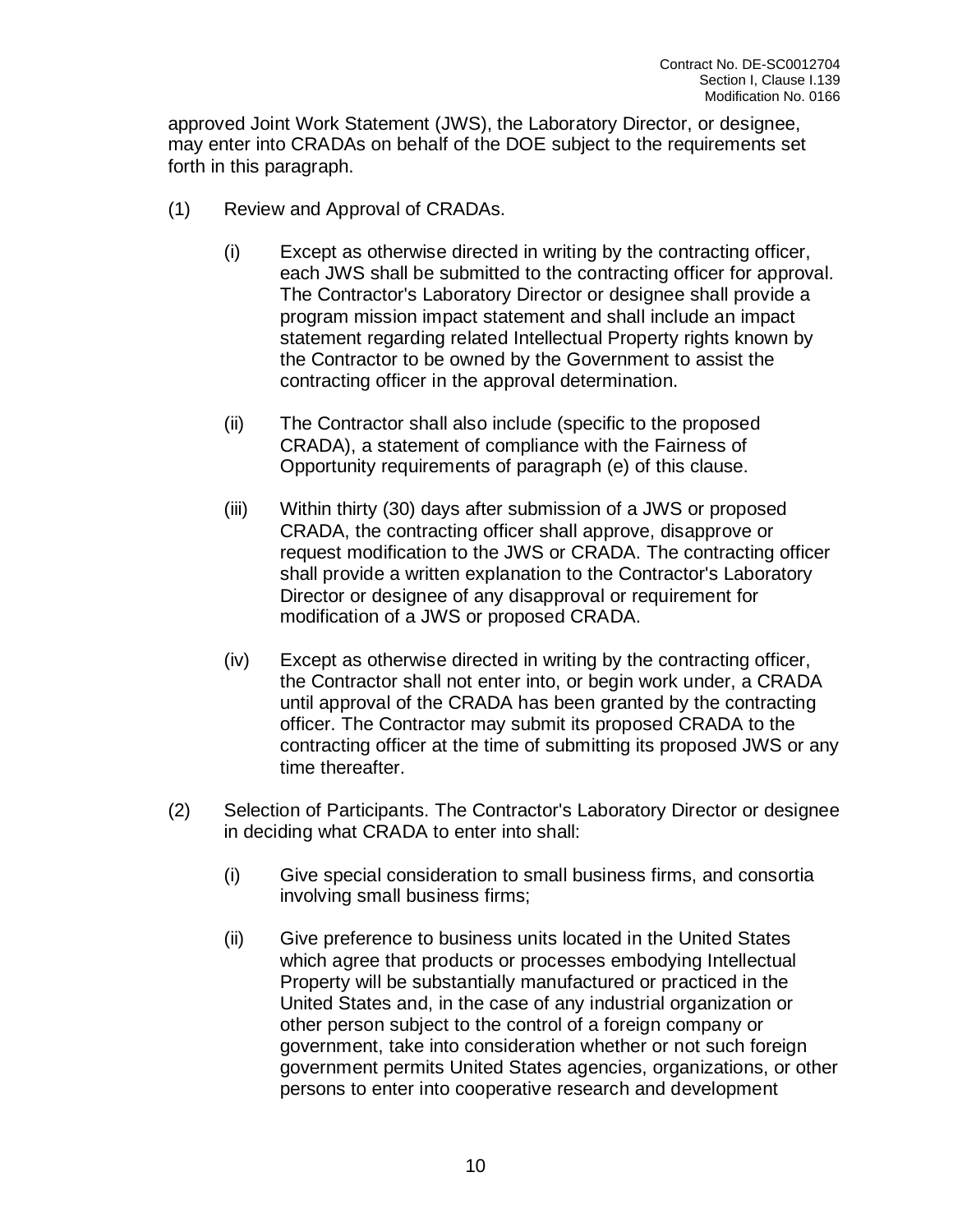agreements and licensing agreements. The Contractor, in considering these factors, may rely upon the following information

- (A) U.S. Trade Representative inventory of Foreign Trade Barriers;
- (B) U.S. Trade Representative Special 301 Report; and
- (C) Such other relevant information available to the Contracting Officer. The Contractor shall review the U.S. Trade Representative Web site at: http://www.ustr.gov for the most current versions of these reports and other relevant information. The Contractor is encouraged to utilize other available resources, as necessary, to allow for a complete and informed decision.
- (iii) Provide Fairness of Opportunity in accordance with the requirements of paragraph (e) of this clause; and
- (iv) Give consideration to the Conflicts of Interest requirements of paragraph (d) of this clause.
- (3) Withholding of Data.
	- (i) Data that is first produced as a result of research and development activities conducted under a CRADA and that would be a trade secret or commercial or financial data that would be privileged or confidential, if such data had been obtained from a non-Federal third party, may be protected from disclosure under the Freedom of Information Act as provided in the Stevenson-Wydler Technology Innovation Act of 1980, as amended (15 U.S.C. 3710a(c)(7)) for a period as agreed in the CRADA of up to five (5)years from the time the data is first produced. The DOE shall cooperate with the Contractor in protecting such data.
	- (ii) Unless otherwise expressly approved by the contracting officer in advance for a specific CRADA, the Contractor agrees, at the request of the contracting officer, to transmit such data to other DOE facilities for use by DOE or its Contractors by or on behalf of the Government. When data protected pursuant to paragraph (n)(3)(i) of this clause is so transferred, the Contractor shall clearly mark the data with a legend setting out the restrictions against private use and further dissemination, along with the expiration date of such restrictions. A final report, upon completion of a CRADA, shall be provided to DOE's Office of Scientific and Technical Information; reports marked as Protected CRADA Information will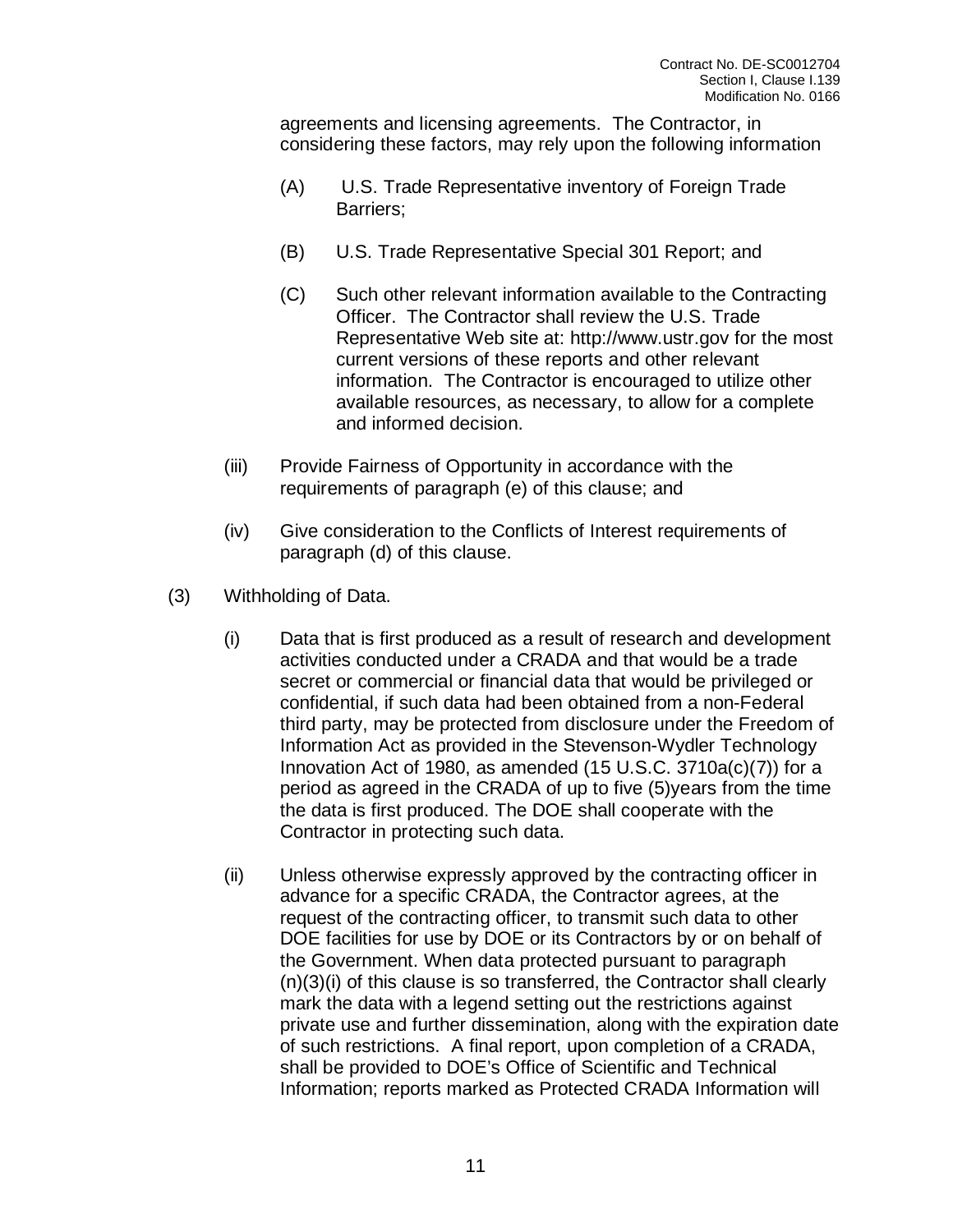not be released to the public for a period up to five years, in accordance with the terms of the CRADA.

- (iii) In addition to its authority to license Intellectual Property, the Contractor may enter into licensing agreements with third parties for data developed by the Contractor under a CRADA subject to other provisions of this Contract. However, the Contractor shall neither use the protection against dissemination nor the licensing of data as an alternative to the submittal of invention disclosures which include data protected pursuant to paragraph (n)(3)(i) of this clause.
- (4) Strategic Partnership Projects and User Facility Programs. (i) SPP and User Facility Agreements (UFAs) are not CRADAs and will be available for use by the Contractor in addition to CRADAs for achieving utilization of employee expertise and unique facilities for maximizing technology transfer. The Contractor agrees to inform prospective CRADA participants, which are intending to substantially pay full cost recovery for the effort under a proposed CRADA, of the availability of alternative forms of agreements, i.e., SPP and UFA, and of the Class Patent Waiver provisions associated therewith. (ii) Where the Contractor believes that the transfer of technology to the U.S. domestic economy will benefit from, or other equity considerations dictate, an arrangement other than the Class Waiver of patent rights to the sponsor in SPP and UFAs, a request may be made to the contracting officer for an exception to the Class Waivers. (iii) Rights to inventions made under agreements other than funding agreements with third parties shall be governed by the appropriate provisions incorporated, with DOE approval, in such agreements, and the provisions in such agreements take precedence over any disposition of rights contained in this Contract. Disposition of rights under any such agreement shall be in accordance with any DOE class waiver (including SPP and User Class Waivers) or individually negotiated waiver which applies to the agreement.
- (5) Conflicts of interest.
	- $(i)$  Except as provided in paragraph  $(n)(5)(iii)$  of this clause, the Contractor shall assure that no employee of the Contractor shall have a substantial role (including an advisory role) in the negotiation, approval or performance of a CRADA, if, to such employee's knowledge:
		- (A) Such employee, or the spouse, child, parent, sibling, or partner of such employee, or an organization (other than the Contractor) in which such employee serves as an officer, director, trustee, partner, or employee -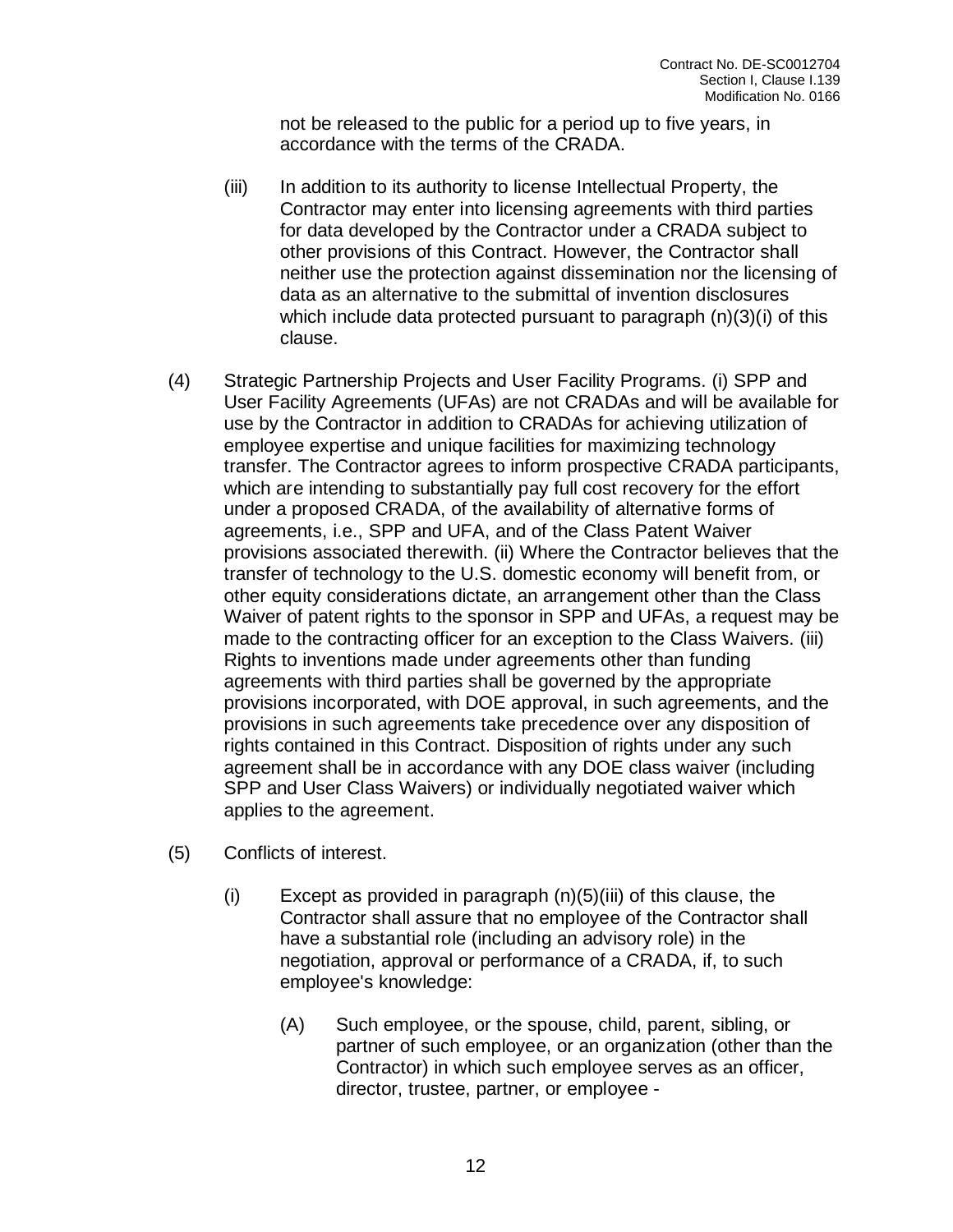- (1) Holds financial interest in any entity, other than the Contractor, that has a substantial interest in the negotiation, approval or performance of the CRADA;
- (2) Receives a gift or gratuity from any entity, other than the Contractor, that has a substantial interest in the negotiation, approval or performance of the CRADA; or
- (B) A financial interest in any entity, other than the Contractor, that has a substantial interest in the negotiation, approval or performance of the CRADA, is held by any person or organization with whom such employee is negotiating or has any arrangement concerning prospective employment.
- (ii) The Contractor shall require that each employee of the Contractor who has a substantial role (including an advisory role) in the negotiation, approval or performance of a CRADA certify through the Contractor to the contracting officer that the circumstances described in paragraph (n)(5)(i) of this clause do not apply to that employee.
- (iii) The requirements of paragraphs  $(n)(5)(i)$  and  $(n)(5)(ii)$  of this clause shall not apply in a case where the contracting officer is advised by the Contractor in advance of the participation of an employee described in those paragraphs in the negotiation, approval or performance of a CRADA of the nature of and extent of any financial interest described in paragraph (n)(5)(i) of this clause, and the contracting officer determines that such financial interest is not so substantial as to be considered likely to affect the integrity of the Contractor employee's participation in the process of negotiating, approving or performing the CRADA.
- (o) Technology Transfer in Other Cost-Sharing Agreements. In conducting research and development activities in cost-shared agreements not covered by paragraph (n) of this clause, the Contractor, with prior written permission of the contracting officer, may provide for the withholding of data produced thereunder in accordance with the applicable provisions of paragraph (n)(3) of this clause.
- (p) Technology Partnership Ombudsman.
	- (1) The Contractor agrees to establish a position to be known as "Technology Partnership Ombudsman," to help resolve complaints from outside organizations regarding the policies and actions of the contractor with respect to technology partnerships (including CRADAs), patents owned by